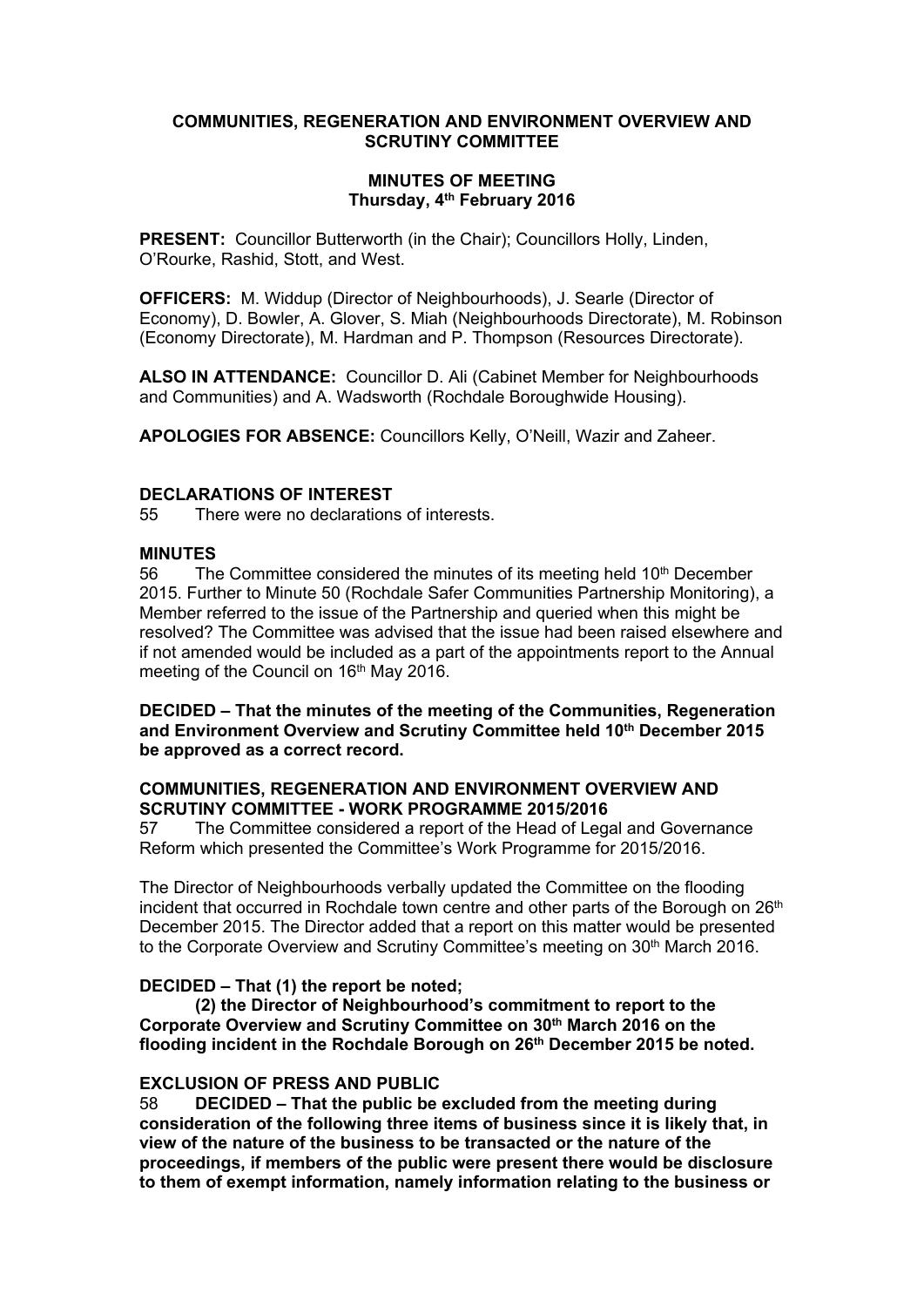## **financial affairs of any particular person (including the authority holding that information).**

# **UPDATE ON COMMUNITY COHESION HUB ACTIVITIES IN ROCHDALE BOROUGH**

59 The Committee scrutinised a report of the Director of Neighbourhoods that updated Members on recent activity and initiatives undertaken and commissioned by the Cohesion Hub to promote community cohesion and engagement in Rochdale Borough, further to a request made by the Committee at its meeting on 23rd September 2015.

In considering the report the Committee noted that some Members had submitted detailed questions on this issue in advance of the meeting' including requests about where to register hate crime and efforts being made to increase confidence and satisfaction within the borough's various communities.

### **DECIDED – That the report be noted.**

### **ASYLUM DISPERSAL IN ROCHDALE AND ACROSS GREATER MANCHESTER**

60 The Committee scrutinised a report of the Director of Neighbourhoods which provided an update on issues relating to Asylum dispersal across the Borough. The report was submitted further to an informal session of attended by Members of the former Overview and Scrutiny Committee that was held in April 2015.

Members of the Committee in considering the report sought clarification on reports of authorities being able to refuse to take in asylum seekers, housing amenity support provided to asylum seekers and on the number of refugees that might be attempting to arrive from Syria either directly or indirectly.

A Member of the Committee requested that the Council, when making decisions about taking in Syrian refugees in the future, should also take into consideration the number of asylum seekers that Rochdale currently has across the Borough and the effect that this is already having on service provision in terms of health and education for example.

# **DECIDED – That (1) the report be noted;**

**(2) the Council, when making decisions about taking in Syrian refugees in the future, should also take into consideration the number of asylum seekers that Rochdale currently has across the Borough and the effect that this is already having on service provision.**

#### **HIGHWAYS SHARED SERVICE - OUTLINE BUSINESS CASE**

61 The Director of Neighbourhoods verbally updated the Committee on proposals to create a Greater Manchester wide Highways Shared Service. The aim was that a number of the Greater Manchester Authorities would collaborate for the delivery of local highways services. The contributing authorities this far were Bury, Rochdale, Stockport and Transport for Greater Manchester, for the purpose of supporting an increase in capital infrastructure work across the region and an effort to make sure that the right skills were in place to deliver a good quality service to each local authority and to ensure future resilience for each authority.

The Director of Neighbourhoods advised that the proposals were subject to staff engagement and advised that any comments that Members of this Committee wished to make on the proposals would be used to help preparation of the Final Business Case that was scheduled for Member Approval around June 2016. The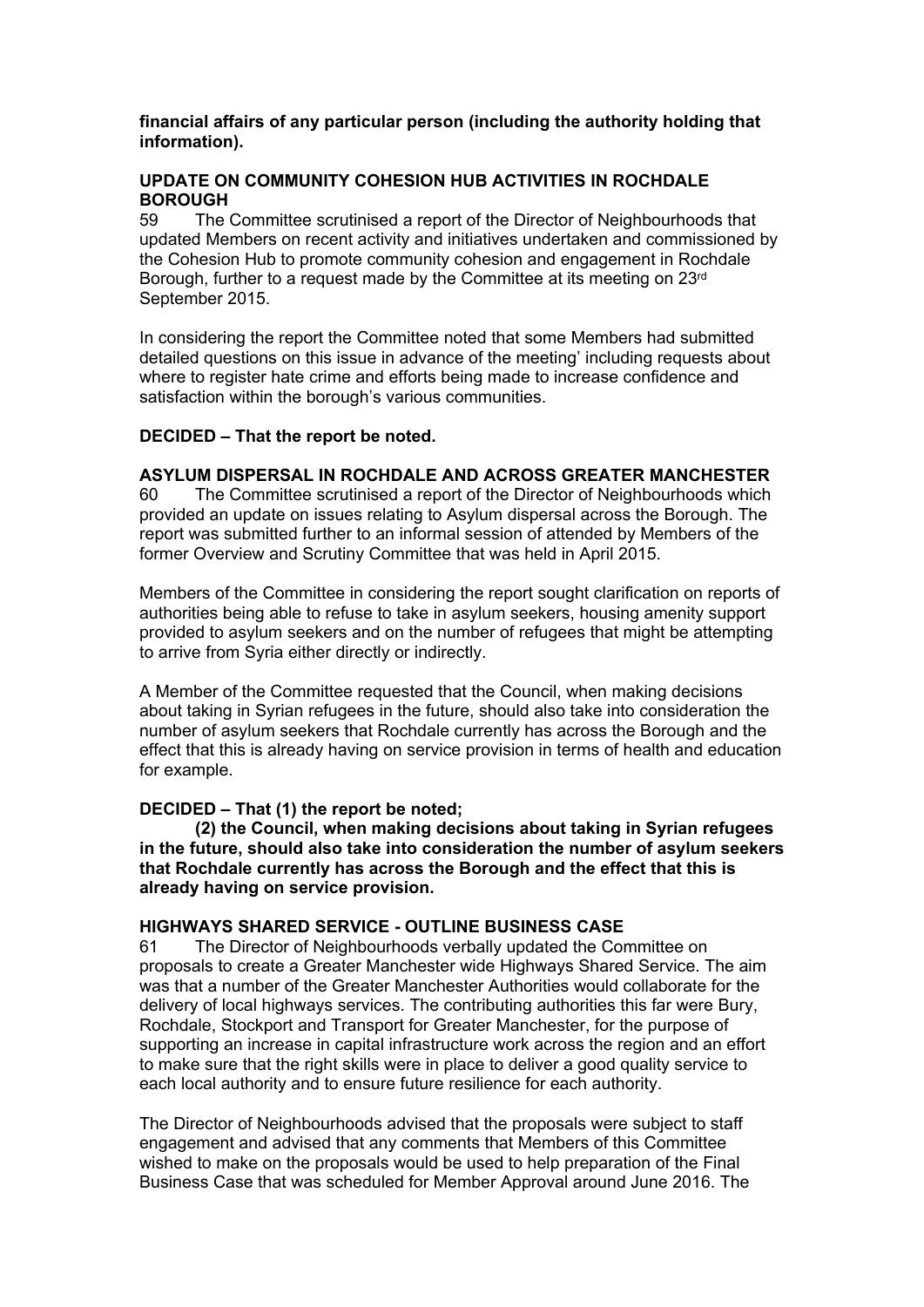Director of Neighbourhoods undertook to circulate to Members of the Committee the Outline Business Case for a shared highways service for Greater Manchester that had been prepared by Transport for Greater Manchester.

## **DECIDED – That the report be noted.**

### **READMISSION OF PRESS AND PUBLIC**

### 62 **DECIDED – That the press and public be readmitted to the meeting.**

### **RBH PERFORMANCE REPORT**

63 The Committee scrutinised a report of the Director of Neighbourhoods which provided Members with an update on the performance of Rochdale Boroughwide Housing (RBH) for quarters 1 and 2 in (April – September) 2015/16 in relation to the achievement of the aspirations, commitments and promises set out in the Council's Service Level Agreement with RBH. Promises were initiatives or projects that RBH had committed to deliver. Commitments were described as pre-transfer service levels that RBH were required to maintain and aspirations were things that RBH would like to do, but were not guaranteed to do so as there was no specific funding in its business plan and delivery may be adversely affected by issues such as the impact of welfare reform. The report also provided some additional key performance information and updated Members on the organisations mutualisation process, development programme and on how RBH is working in partnership with the Council, local agencies.

The Committee in considering the report sought clarification on the rates at which RBH charged for rechargeable repairs; the 'turnaround' periods for recently vacated properties (which Members were advised was overall 43 days per property); and the review exercise for the funding of Tenants and Residents Associations, which it was requested that RBH be asked to clarify.

# **DECIDED – That (1) the report be noted;**

**(2) the Chief Executive of Rochdale Boroughwide Housing be requested to write to the Tenants and Residents Associations across the Borough clarifying their funding arrangements.** 

# **DIRECTORATE PLANS 2015-16: QUATER3 PERFORMANCE UPDATE**

64 The Committee scrutinised a report of the Director of Neighbourhoods that presented details of progress in the third quarter of 2105/2016 (October - December) towards targets contained in the Neighbourhoods Directorate and the Economy Directorate Plans for 2015/16.

The Director of Economy updated Members on the proposed Solar Farm at Chamber House Farm, Heywood, which he advised would not now be progressed due to changes imposed by the government to the subsidy regime. However he undertook to keep residents in the area updated on any future developments. In considering the report a Member requested that all future meetings of the Rochdale Township Planning Sub-Committee be attended by a Legal Officer due to the contentious nature of a large proportion of applications that are considered by that Sub-Committee.

The Director of Neighbourhoods updated the Committee on the flooding incident that caused much damage to Rochdale, including the town centre and to parts of the Pennines Township on 26<sup>th</sup> December 2015. He advised of how the floods had affected the Council's ICT system, leading to a temporary shut-down of the Council's computer network and the Borough's Emergency Plan had been adapted in light of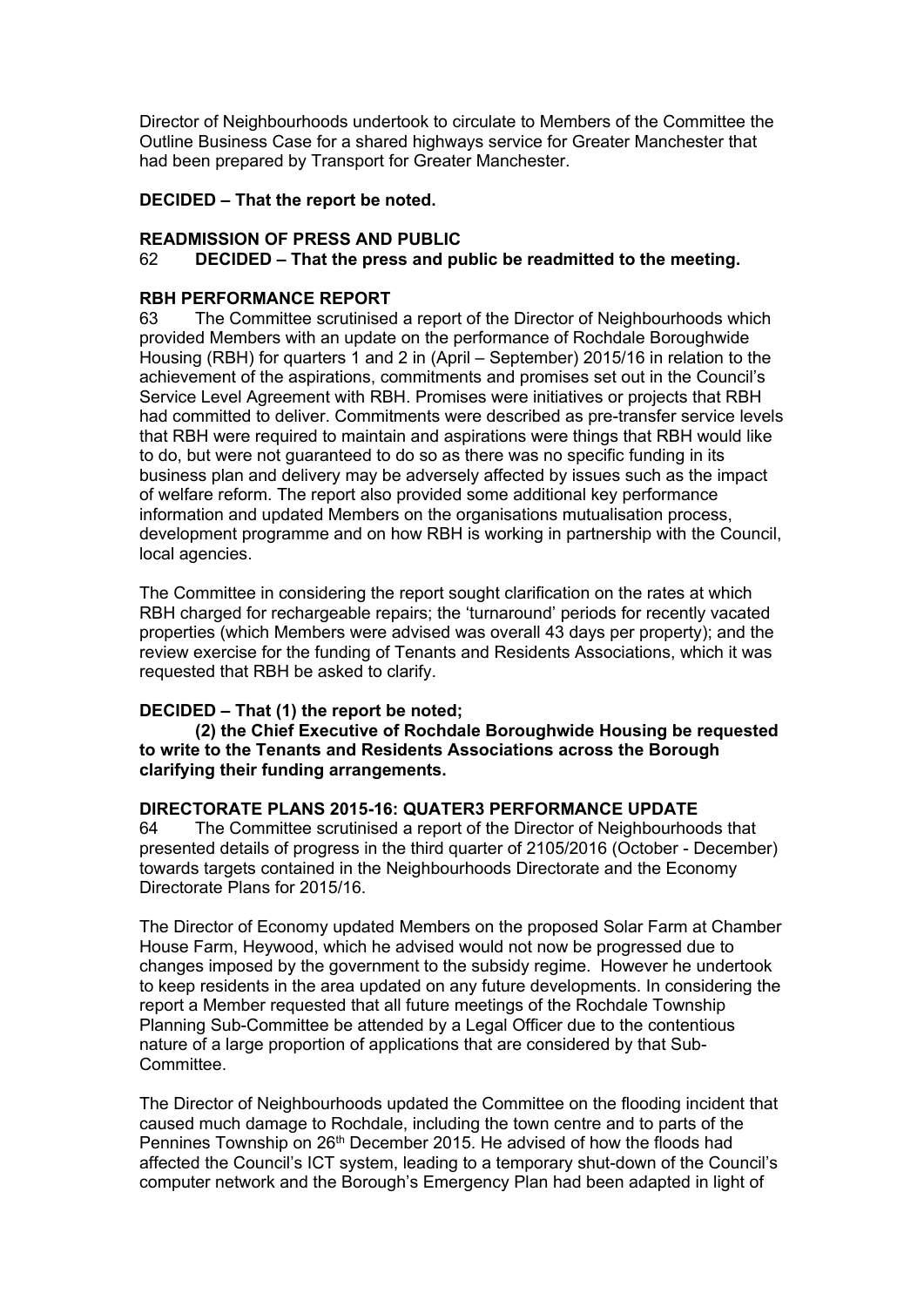experiences caused by the flooding incident. The Director also reported upon improved refuse collection rates and procedures for the procurement of school meals contracts.

## **DECIDED – That the report be noted.**

### **GREATER MANCHESTER SPATIAL FRAMEWORK**

65 The Committee scrutinised a report of the Director of Economy that informed Members of the current progress in the joint preparation by the Association of Greater Manchester Authorities (AGMA) of the Greater Manchester Spatial Framework (the GMSF) as a new statutory development planning document to guide spatial planning across the city region until 2035. The report also informed Members of the current consultation which is taking place on a draft vision, strategic objectives and growth options for the GMSF and the opportunities for communities, businesses and elected Members to engage in this process.

The report identified the main issues that would affect Rochdale Borough including evidence suggesting that the levels of housing need across Greater Manchester will be significantly higher than the current housing requirements set out within the Districts' existing local plans or strategies; the Core Strategy sought to manage the supply of land for housing and employment over a period until 2028; the existing supply of, and potential opportunities for, additional, industry and warehousing land; the need to build on the potential opportunities afforded by devolution and initiatives such as the Northern Powerhouse to enhance the economic role of Greater Manchester including Rochdale Borough; transport infrastructure will be a high priority both in terms of improvements to the strategic road and rail networks and orbital connectivity to ensure the Borough's residents have access to the key areas of economic growth; and the consultation document stated that Greater Manchester recognises the importance of Green Belt and usable green space in creating neighbourhoods where people want to live.

In considering the report the Committee noted that some Members had submitted detailed questions on this issue in advance of the meeting, in particular raising concerns about proposals for new housing developments to infringe on green belt land. In response to this the Committee were advised, given the projections of population and household growth, the GMSF options consultation suggested a scale of growth required to be accommodated across Greater Manchester for the period until at least 2035, and alternative spatial options as to how this might be accommodated. The priority in the consultation was to see the reuse of vacant and brownfield sites within the urban areas. However, to develop a full view of current and future land use within Greater Manchester and spatial options, an assessment of all types of land would be made, including a collective assessment of current Green Belt land. The assessment will look at land currently designated as Green Belt across all Districts to see how well it performs against the Green Belt purposes. This would be just one part of a wide range of evidence which will be used to develop options for the draft Greater Manchester Spatial Framework to be published for consultation in late 2016.

# **DECIDED – That the report be noted.**

# **GMCA/AGMA SCRUTINY POOL**

66 The Committee considered the minutes of the meetings of the GMCA/AGMA Scrutiny Pool held 9<sup>th</sup> October and 11<sup>th</sup> December 2015. In considering the minutes of these two meetings Members noted the poor attendance by some other Greater Manchester authorities, especially in light of the significant issues that were on the